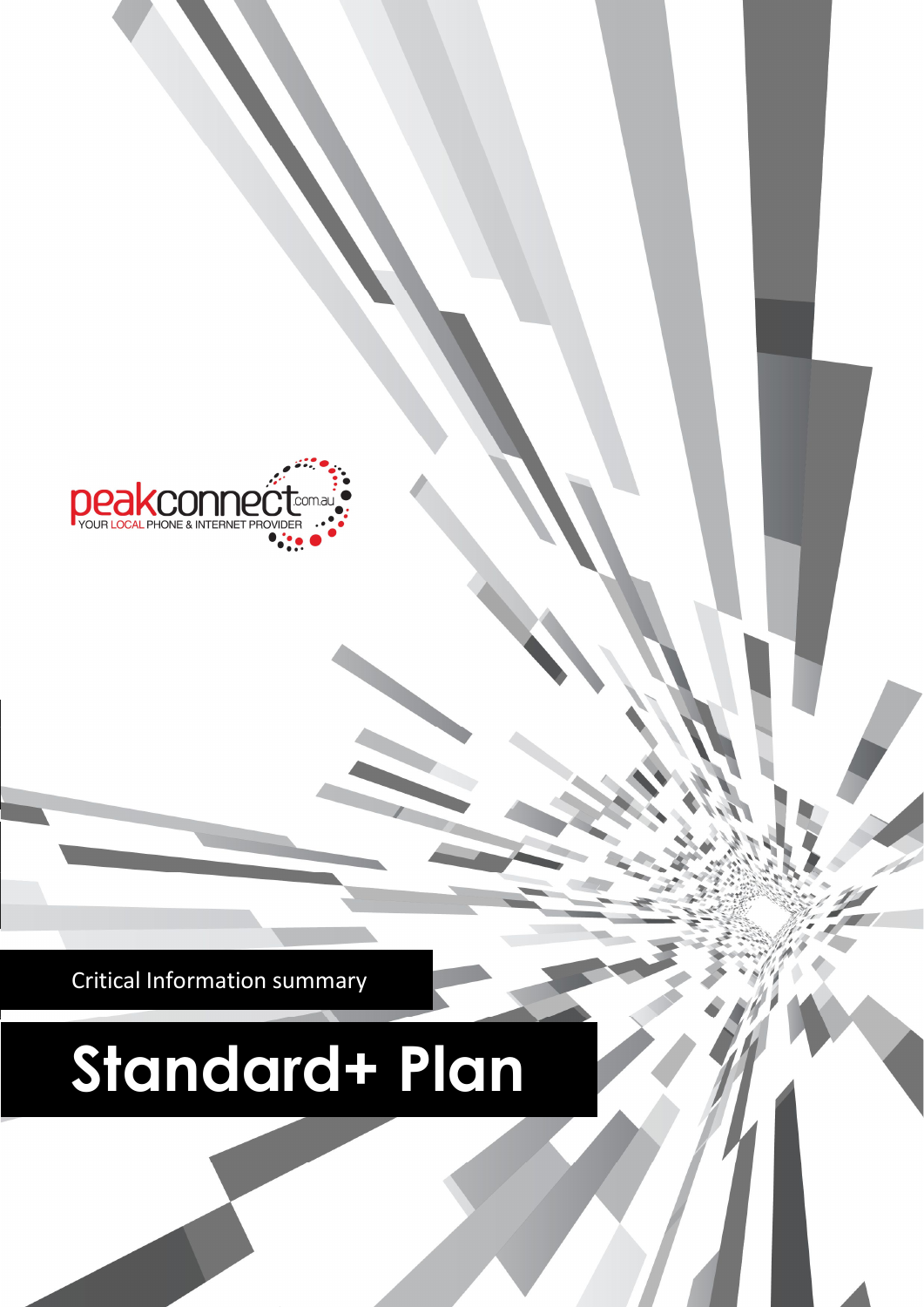# **Standard+ Plan**



### **Information about the service**

Here's a quick summary of the important bits about your **STANDARD+** mobile plan. It covers things like the inclusions and how much it costs each month.

This is a post-paid mobile phone service. It gives you access to our network, a mobile phone number, and let you make and receive calls, send and receive messages, and have access to mobile data.

This plan has a one month minimum term.

#### **What's included and excluded**

**Unlimited national call value** - with your monthly plan allowance you can make unlimited standard national calls to fixed and mobile numbers, including unlimited standard SMS and MMS, voicemail retrieval, and calls to 1800 and 13xx numbers.

Your unlimited included value **can not** be used for making calls and sending SMS/MMS to international numbers, satellite numbers, or used when roaming overseas. These will incur excess usage charges to your monthly bill.

Calls and SMS/MMS to premium numbers (e.g. 19xx numbers), Sensis calls or other content charges (including third party charges) are barred.

**4GB included data** - receive 4GB every month to access the mobile data network. Unused data expires each month and cannot be used while roaming overseas.

**Included international call value** - receive 100 minutes every month to call landlines in 26 countries. Unused minutes expires each month and cannot be used while roaming overseas.

Included countries are listed below. Only calls to landline numbers are included, unless otherwise stated:

| <b>Bulgaria</b> | Canada             |
|-----------------|--------------------|
| Cyprus          | Denmark            |
| Germany         | Guam               |
| Ireland         | Israel             |
| Luxembourg      | Malaysia           |
| Mexico          | <b>Netherlands</b> |
| Poland          | Portugal           |
| Spain           | Sweden             |
| USA             |                    |
|                 |                    |

# includes calls to mobile

## **Information about pricing**

The minimum monthly charge is **\$45**. Excess Usage charges apply if you use more than your included data, or make calls, send SMS/MMS to any of the non-included numbers, and when roaming overseas. If you wish, opting in to Zero Bill Shock will allow no excess usage charges against your monthly bill\*.

Your monthly charges and inclusions are metered and billed from the 28 to 27 of each month. Any plan upgrade or downgrade made on days other than the 27th of any month will be fully charged on the day of the change (current month) and on the 28th (month in advance). Please refer to billing details.

#### **Early termination**

There is no Early Termination Fee (ETF) and this service can be cancelled at any time. The amount owing for a cancelled service will be the cost of any usage incurred up until the time of cancellation plus the minimum monthly charge.

#### **Standard calls, SMS/MMS and data charges**

| <b>Standard Calls</b>      | Free of charge                                                                              |
|----------------------------|---------------------------------------------------------------------------------------------|
| <b>Standard</b><br>SMS/MMS | Free of charge                                                                              |
| Data                       | If you exceed your 4GB Monthly<br>included value, you will be charged<br>\$0.03 for each MB |

#### **Using your service overseas**

Your monthly included call and data value do not include usage while you're overseas, so you'll be charged separately for this usage. Roaming Data bolt-ons and Roaming Voice packs are available to be used overseas.

Roaming is not available in all the countries. Please refer to the International Roaming Sheet for more information.

#### **Additional Features**

Roaming and Domestic data bolt-ons, as well as Roaming Voice packs are available for this service.

Please refer to Additional Features Sheet for more information.